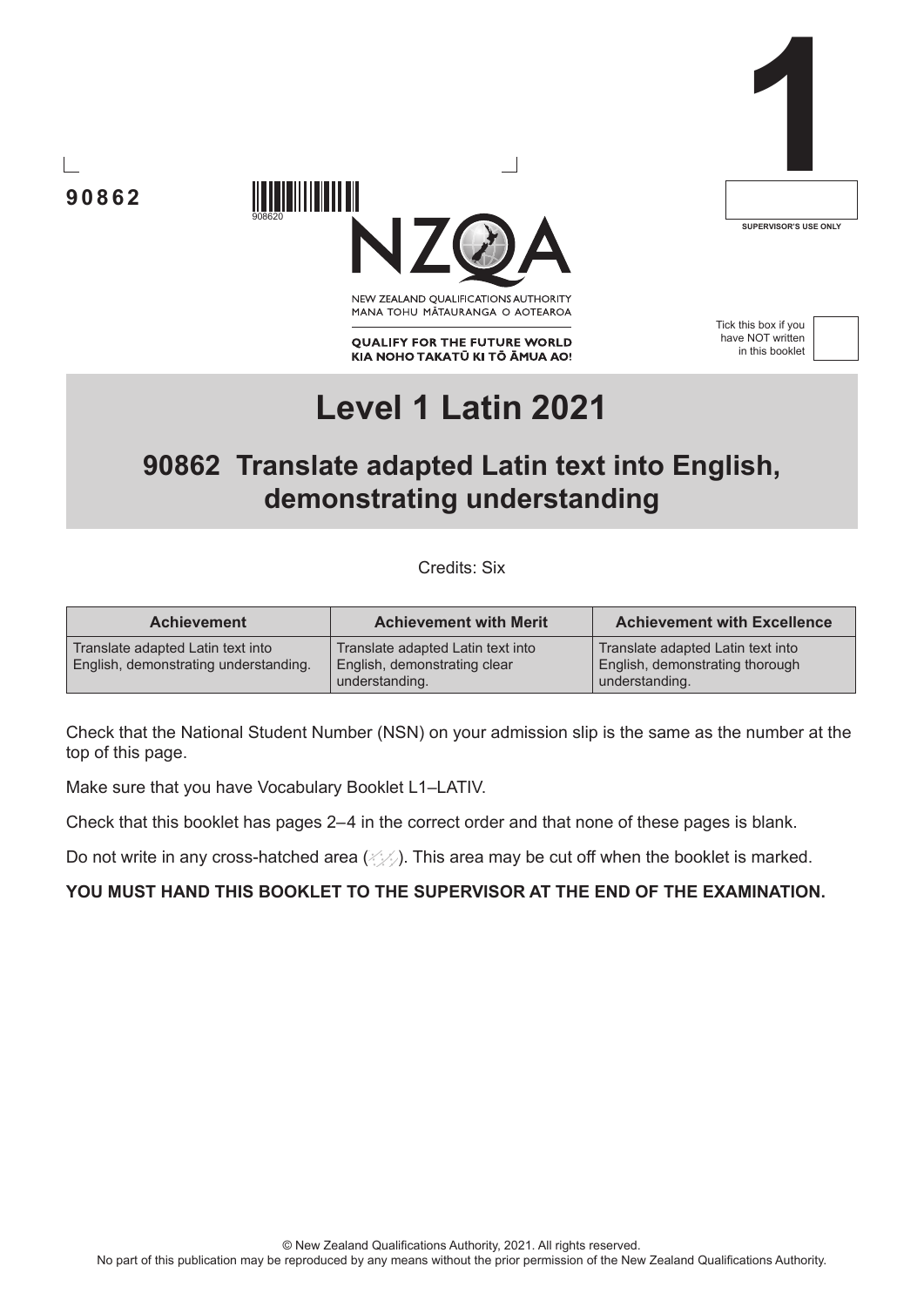#### **INSTRUCTIONS**

Translate the passage below into clear, unambiguous English. Give the meaning of the Latin as accurately as you can.

The main parts of the words used in this passage, together with their meanings, are listed in alphabetical order in the vocabulary booklet.

The passage is repeated on page 4 so that you will not need to turn back to this page.

#### **Dinner turns to disaster**

A dinner party hosted by a wealthy freedman named Trimalchio takes an unexpected turn.

Trimalchio servo imperavit ut canem, Scylacem nomine, in triclinium duceret. omnes Scylacem villam familiamque semper protecturum esse crediderunt. statim canis ingens, ab ostiario monitus ut cubaret, ante mensam recubuit. tum Trimalchio, candidum panem ei iactans, "nemo," inquit, "in villa mea me plus amat."

Trimalchio Scylacem adeo laudabat ut servus indignatus, putans se esse carissimum Trimalchioni, alterum canem incitaret ut pugnaret. Scylax triclinium ingenti latratu implevit canemque, Margaritam nomine, paene laceravit. subito omnes convivae, candelabro super mensam in tumultu everso, et oleo ferventi et vitro fracto respersi sunt. 5

interea Trimalchio servum basiavit ne iratus ab iactura rerum pretiosarum videretur. tum ova anserina prolata sunt, quae Trimalchio dixit exossatas esse gallinas. tandem ministris imperavit ut camellam grandem vini miscerent et potionem omnibus convivis darent. "si quis vinum accipere noluerit," dixit, "supra eius caput effundite!" 10

Begin your translation here: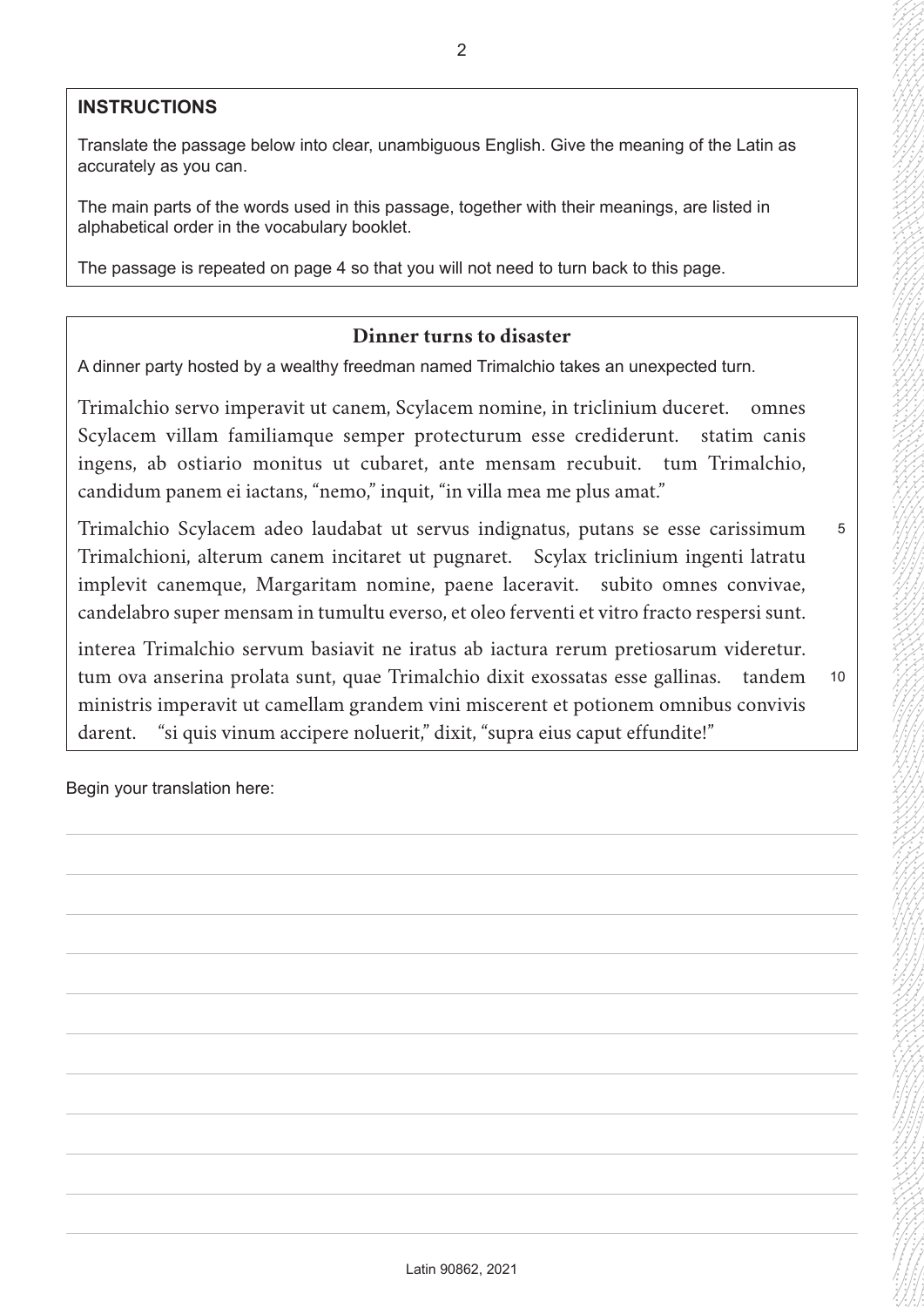| $\sqrt{3}$ |
|------------|
|            |
|            |
|            |
|            |
|            |
|            |
|            |
|            |
|            |
|            |
|            |
|            |
|            |
|            |
|            |
|            |
|            |
|            |
|            |
|            |
|            |
|            |
|            |
|            |
|            |
|            |
|            |
|            |